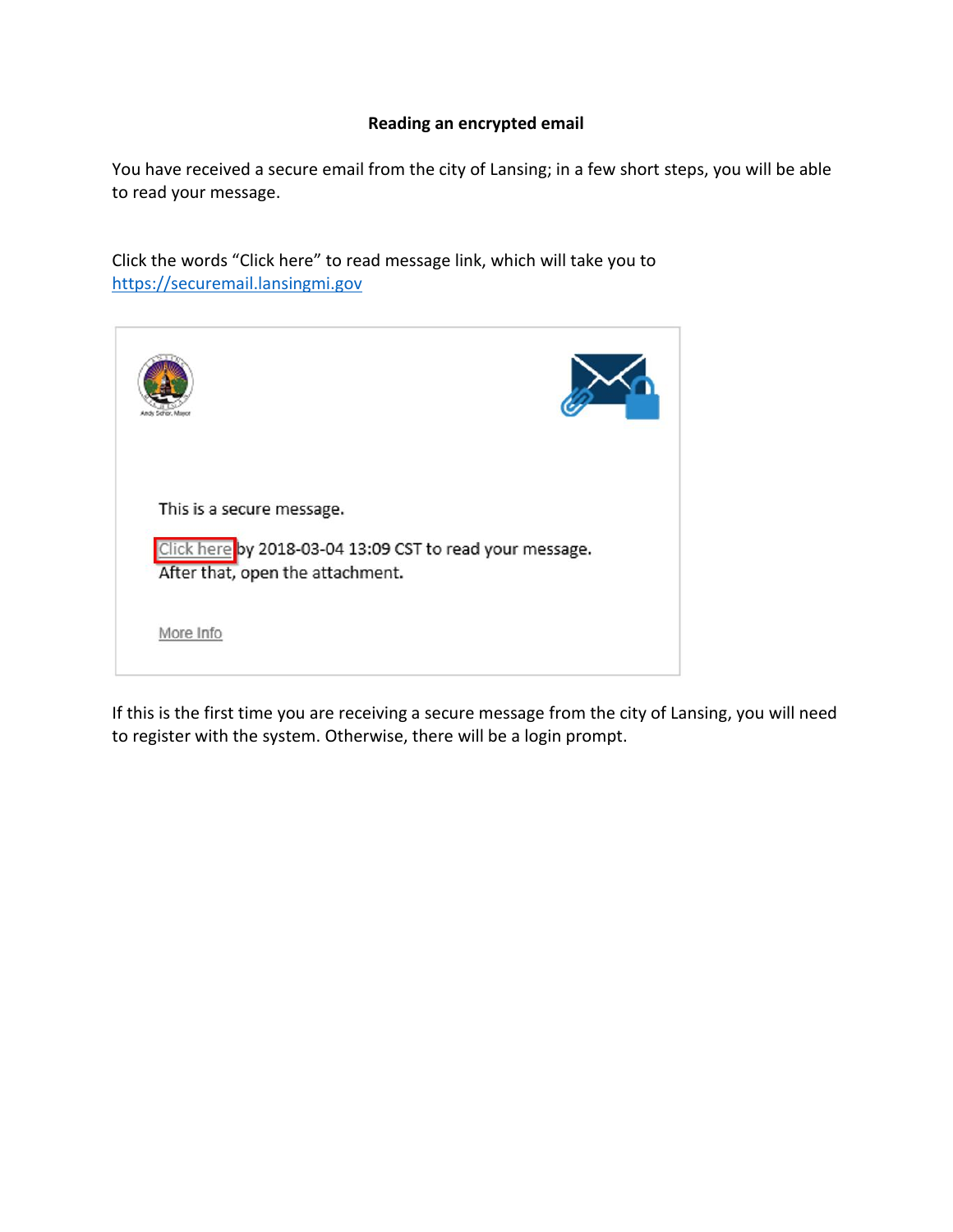# **Registering with Securemail.lansingmi.gov**

The first time you receive a secure message; there will be a prompt to create an account to register with the system.

|                                               | proofpoint?<br><b>Initiate Secure Email</b>   |
|-----------------------------------------------|-----------------------------------------------|
|                                               | Please provide your email address to proceed. |
|                                               | First time here? You'll be asked to register. |
| Email Address                                 |                                               |
|                                               | <b>Continue</b>                               |
|                                               |                                               |
|                                               | proofpoint?<br><b>Registration</b>            |
|                                               |                                               |
|                                               | Create your account to read secure email.     |
| <b>Email Address:</b>                         | $-11111111$                                   |
|                                               |                                               |
|                                               |                                               |
| <b>First Name:</b><br>Last Name:<br>Password: |                                               |
| Confirm Password:                             |                                               |
|                                               |                                               |
|                                               |                                               |

Note: Your password cannot contain spaces.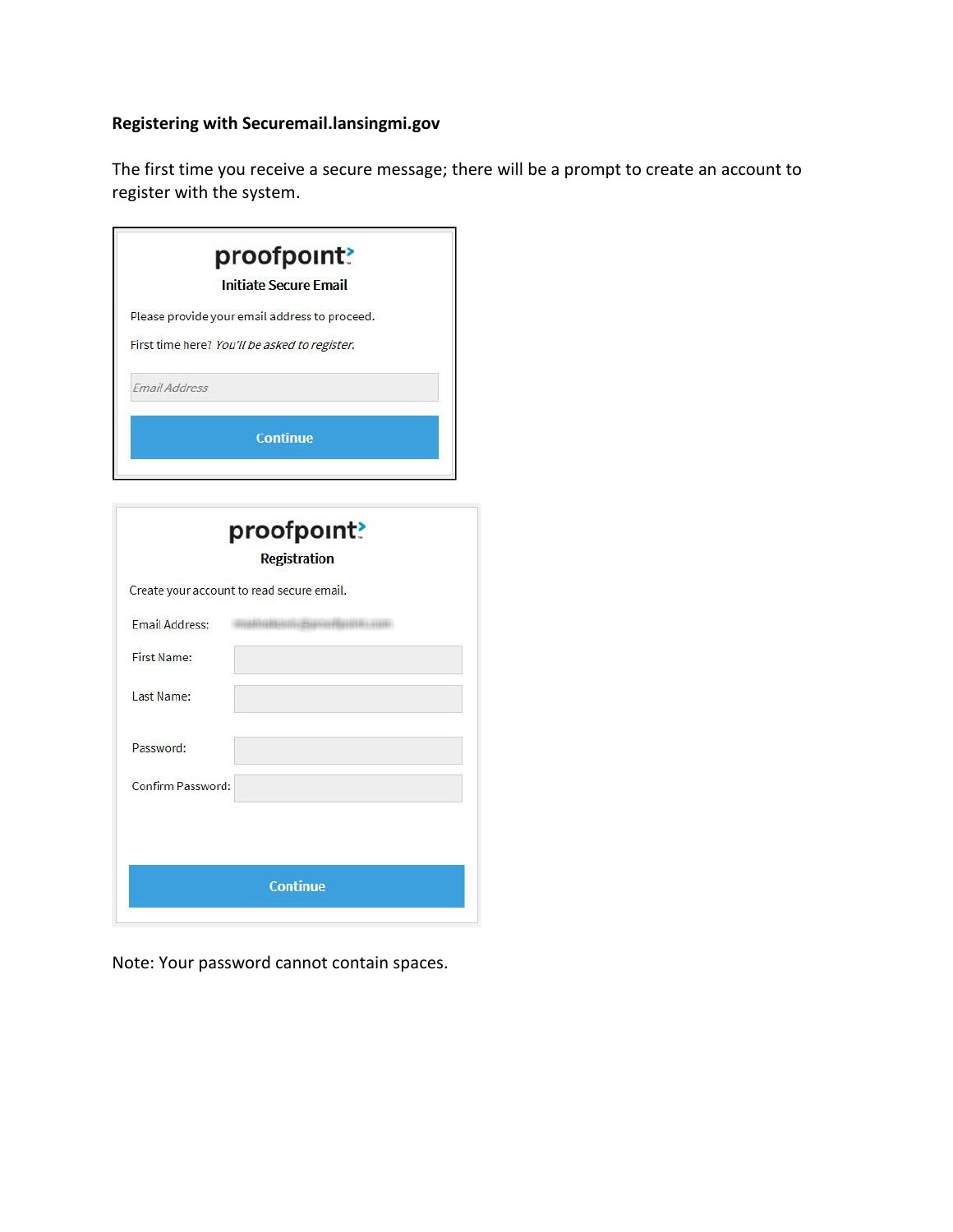#### **Read Your Message**

The Reply, Reply All, and Forward options are all available

| proofpoint?                                      | <b>Logout</b>                |
|--------------------------------------------------|------------------------------|
| Ш<br><b>Reply All</b><br>Forward<br><b>Reply</b> | Help<br>Save As              |
| <b>Test Message</b><br>From:                     | Digital Signature is VALID ◆ |
| To:                                              |                              |
| Cc:<br>9/24/2014 2:15:03 PM<br>Sent:             |                              |
| Hello, this is a test message                    |                              |

Use the Save As option to download the secure message to your computer.

- Save Message Body as HTML downloads the message body as <message subject>.html.
- Save as Zip Archive downloads the message and associated attachments as <message subject>.zip.
- Save as EML Message composes a RFC2822 message based upon the Secure Reader message content. This option does not include embedded images.

| proofpoint?                                       |                                                                                                | <b>Logout</b> |
|---------------------------------------------------|------------------------------------------------------------------------------------------------|---------------|
| Reply<br>Reply All Forward                        | Save As                                                                                        | Help          |
| Test Message for PPS 8.0.1<br>From:<br>To:<br>Cc: | L.<br>Save Message Body as HTML<br>Save as Zip Archive<br>$\rightarrow$<br>Save as EML Message |               |

|             | proofpoint?<br><b>Logout</b>                                                                                                      |                  |  |
|-------------|-----------------------------------------------------------------------------------------------------------------------------------|------------------|--|
| <b>Send</b> | <b>Cancel</b>                                                                                                                     |                  |  |
| To:         | <b>START LIFT AFTER FRAME</b>                                                                                                     |                  |  |
|             | Subject: RE: Test Message                                                                                                         |                  |  |
|             | $\Box$ Send me a copy<br>Attach a file (                                                                                          |                  |  |
| 謝           | <b>电响 ← → H &amp; Format <mark>&gt;</mark> Font &gt; S At B I U at x2 x<sup>2</sup> } } } } } }</b> } } } } } } }<br><b>AA EQ</b> | $\blacktriangle$ |  |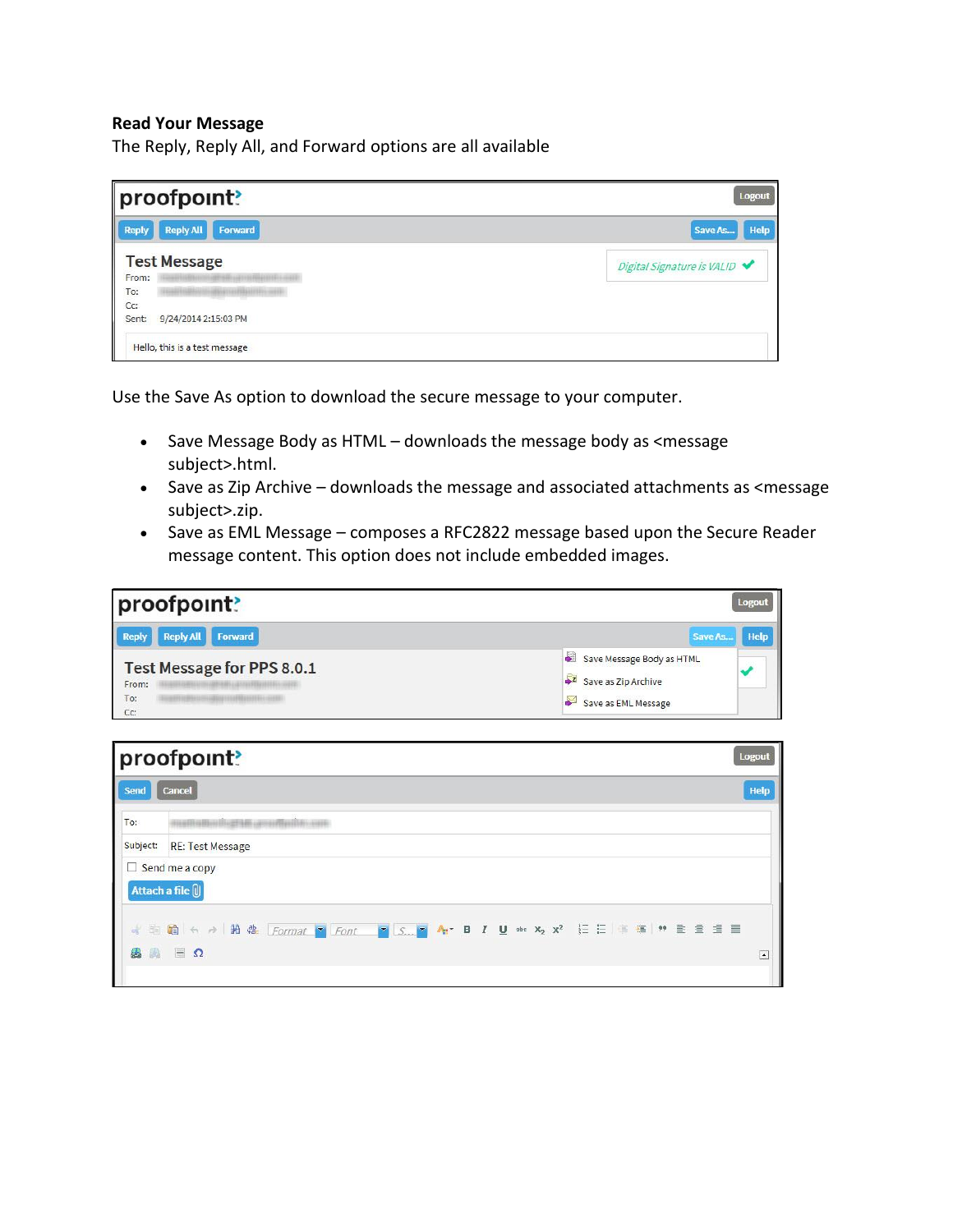## **Your Password Expires**

Passwords are set to expire after 90 days. If the password is about to expire, there will be a prompt across the top of the web page.

| proofpoint?                                                   | <b>Logout</b>                |
|---------------------------------------------------------------|------------------------------|
| Reply All Forward<br><b>Reply</b>                             | <b>Help</b><br>Save As       |
| Your password will expire in 5 days. Click here to change it. |                              |
| <b>Test Message</b><br>From:<br>To:                           | Digital Signature is VALID ◆ |

If your password expires before you have a chance to reset it, you will be prompted to reset it the next time you login.

|                  | proofpoint?                                    |
|------------------|------------------------------------------------|
|                  | <b>Enter New Password</b>                      |
|                  | Your password has expired or is expiring soon. |
|                  | Enter a new password.                          |
|                  |                                                |
| New password     |                                                |
| Confirm password |                                                |
|                  | <b>Continue</b>                                |
|                  |                                                |